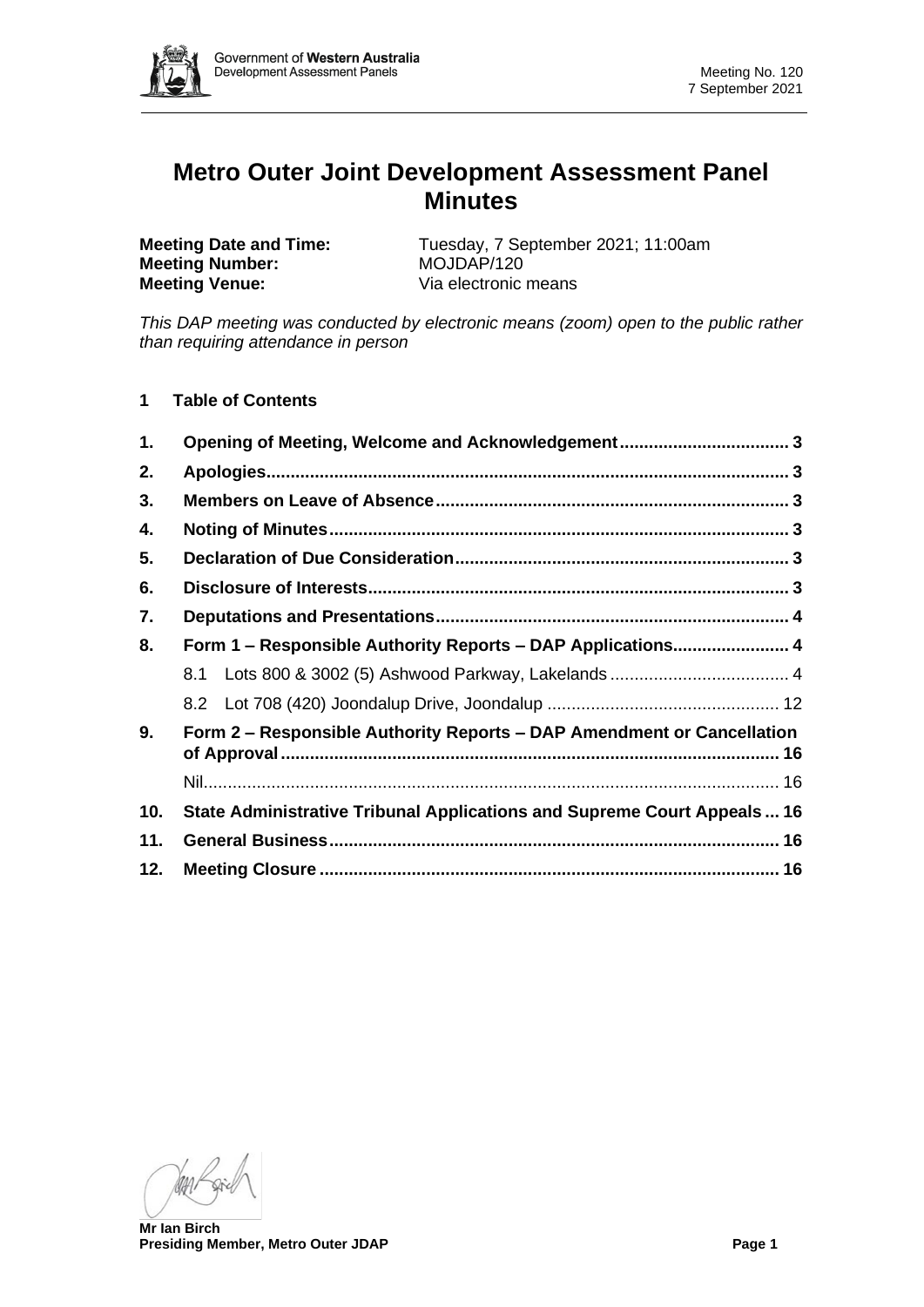

# **Attendance**

# **DAP Members**

Mr Ian Birch (Presiding Member) Ms Sheryl Chaffer (Deputy Presiding Member) Mr John Syme (A/Third Specialist Member)

*Item 8.1* Mayor Rhys Williams (Local Government Member, City of Mandurah)

*Item 8.2* Cr Suzanne Thompson (Local Government Member, City of Joondalup) Cr Philippa Taylor (Local Government Member, City of Joondalup)

# **Officers in attendance**

*Item 8.1* Mr Jason Carr (Western Australian Planning Commission) Mr Diarmuid O'Connor (Western Australian Planning Commission) Mr Ben Dreckow (City of Mandurah)

*Item 8.2* Mr Chris Leigh (City of Joondalup) Ms Renae Mather (City of Joondalup) Mr Byron McKie (City of Joondalup)

# **Minute Secretary**

Ms Adele McMahon (DAP Secretariat) Ms Megan Ventris (DAP Secretariat)

# **Applicants and Submitters**

*Item 8.1* Mr Deon White (Hatch RobertsDay) Mr Jason Ball (ADCO) Mr Troy Rutter (ADCO) Mr Jason Henneveld (Public Transport Authority)

*Item 8.2* Mr George Ashton (element) Mr Dean Rigby (Lendlease) Mr Dean Symington (Hames Sharley)

### **Members of the Public / Media**

Mr Jake Dietsch from Mandurah Coastal Times and Ms Tyler Brown from Perth Now Local were in attendance.

**Mr Ian Birch Presiding Member, Metro Outer JDAP Page 2 Page 2**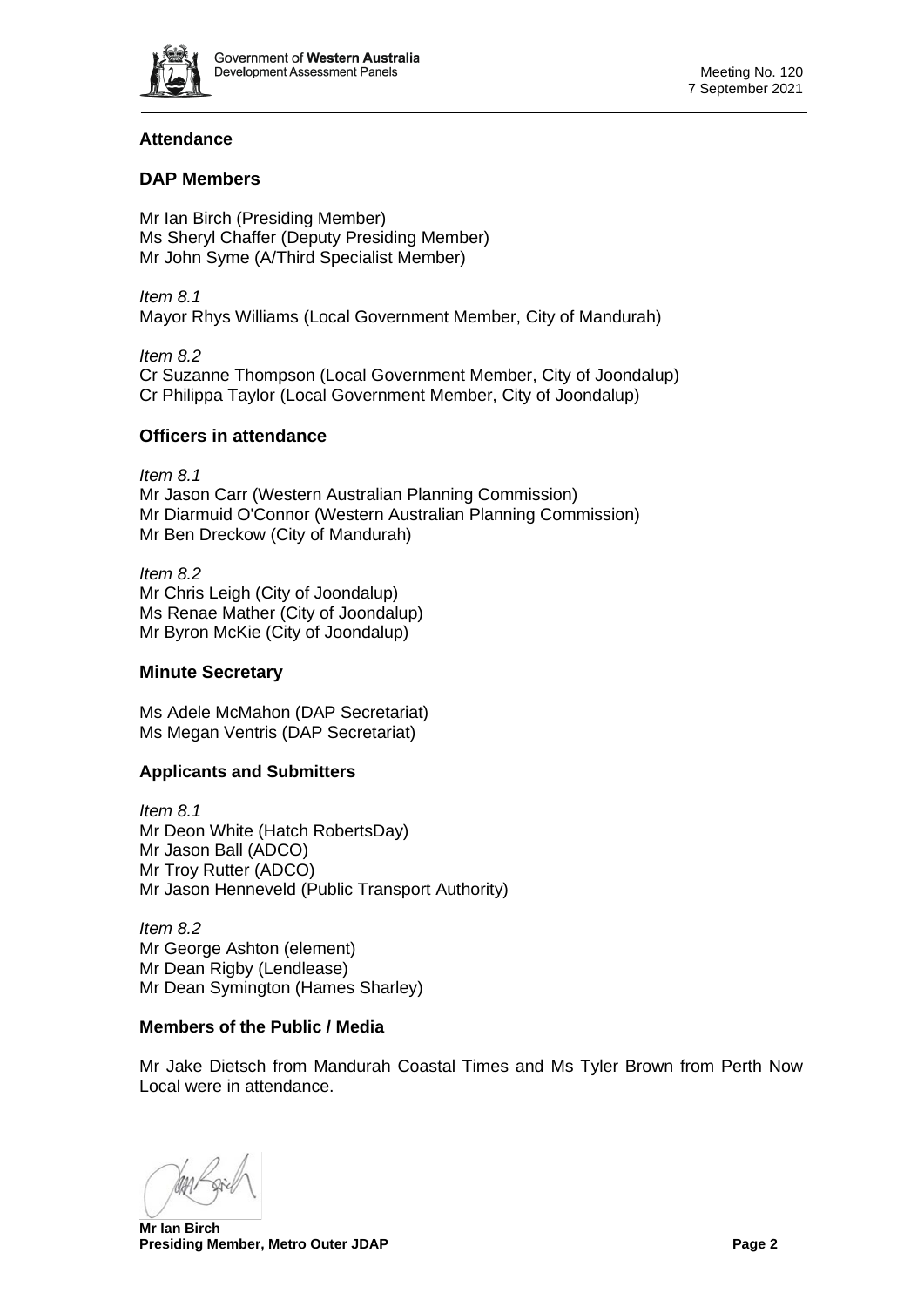

# <span id="page-2-0"></span>**1. Opening of Meeting, Welcome and Acknowledgement**

The Presiding Member declared the meeting open at 11:04am on 7 September 2021 and acknowledged the traditional owners and paid respect to Elders past and present of the land on which the meeting was being held.

The Presiding Member announced the meeting would be run in accordance with the DAP Standing Orders 2020 under the *Planning and Development (Development Assessment Panels) Regulations 2011.*

### **1.1 Announcements by Presiding Member**

The Presiding Member advised that in accordance with Section 5.16 of the DAP Standing Orders 2020 which states *'A person must not use any electronic, visual or audio recording device or instrument to record the proceedings of the DAP meeting unless the Presiding Member has given permission to do so.',* the meeting would not be recorded.

This meeting was convened via electronic means (zoom). Members were reminded to announce their name and title prior to speaking.

### <span id="page-2-1"></span>**2. Apologies**

Mr Jason Hick (Third Specialist Member) Cr Caroline Knight (Local Government Member, City of Mandurah)

#### <span id="page-2-2"></span>**3. Members on Leave of Absence**

Nil

### <span id="page-2-3"></span>**4. Noting of Minutes**

DAP members noted that signed minutes of previous meetings are available on the [DAP website.](https://www.dplh.wa.gov.au/about/development-assessment-panels/daps-agendas-and-minutes)

### <span id="page-2-4"></span>**5. Declaration of Due Consideration**

All members declared that they had duly considered the documents.

#### <span id="page-2-5"></span>**6. Disclosure of Interests**

DAP Member, Mr Jason Hick, declared a Pecuniary Interest in item 8.1 & 8.2. Mr Hick is a shareholder, Director and employee of Emerge Environmental Services Pty Ltd (trading as Emerge Associates). Emerge Associates have provided consulting services to support the application.

In accordance with section 6.2 and 6.3 of the DAP Standing Orders 2020, the Presiding Member determined that the member listed above, who had disclosed a Pecuniary Interest, was not permitted to participate in the discussion and voting on the items.

**Mr Ian Birch Presiding Member, Metro Outer JDAP Page 3 Page 3**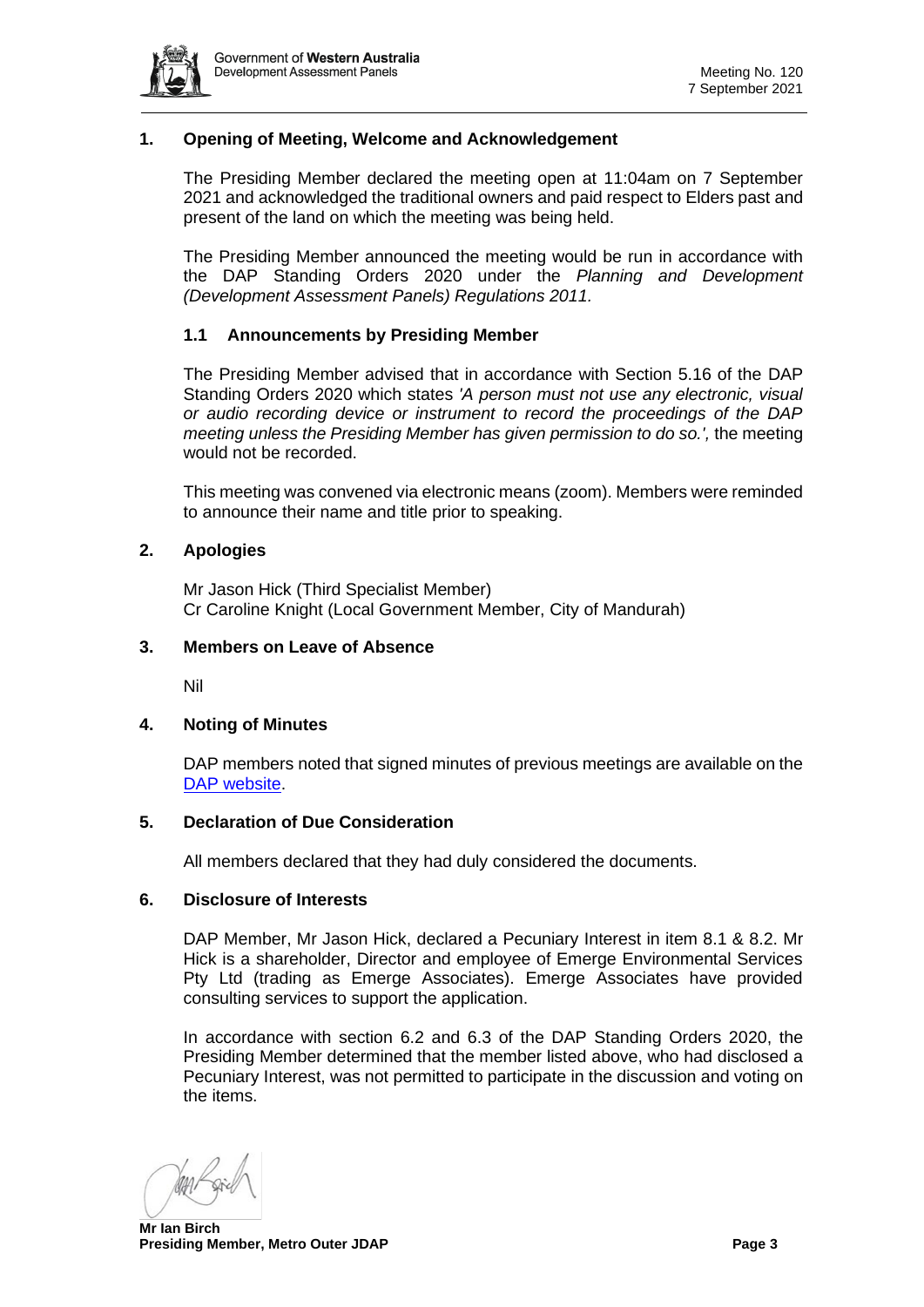

### <span id="page-3-0"></span>**7. Deputations and Presentations**

- **7.1** Mr Deon White (Hatch Roberts Day) addressed the DAP in support of the recommendation for the application at Item 8.1 and responded to questions from the panel.
- **7.2** Mr Ben Dreckow (City of Mandurah) addressed the DAP in relation to the application at Item 8.1 and responded to questions from the panel.
- **7.3** Western Australian Planning Commission addressed the DAP in relation to the application at Item 8.1 and responded to questions from the panel.

### *The presentation at Item 7.1- 7.3 was heard prior to the application at Item 8.1.*

- **7.4** Mr Dean Rigby (Lendlease) addressed the DAP in support of the recommendation for the application at Item 8.2 and responded to questions from the panel.
- **7.5** Mr Dean Symington (Hames Sharley) addressed the DAP in support of the recommendation for the application at Item 8.2 and responded to questions from the panel.
- **7.6** Mr George Ashton (element) addressed the DAP in support of the recommendation for the application at Item 8.2 and responded to questions from the panel.
- **7.7** City of Joondalup Officers addressed the DAP in relation to the application at Item 8.2 and responded to questions from the panel.

### *The presentations at Items 7.4 - 7.7 were heard prior to the application at Item 8.2.*

### <span id="page-3-2"></span><span id="page-3-1"></span>**8. Form 1 – Responsible Authority Reports – DAP Applications**

### **8.1 Lots 800 & 3002 (5) Ashwood Parkway, Lakelands**

| Development Description: | <b>Lakelands Metronet Train Station</b> |                                        |  |  |  |  |
|--------------------------|-----------------------------------------|----------------------------------------|--|--|--|--|
| Applicant:               |                                         | Hatch RobertsDay on behalf of ADCO     |  |  |  |  |
|                          | Constructions                           |                                        |  |  |  |  |
| Owner:                   |                                         | Public Transport Authority of WA (PTA) |  |  |  |  |
| Responsible Authority:   |                                         | Western Australian Planning Commission |  |  |  |  |
| DAP File No:             | DAP/21/02011                            |                                        |  |  |  |  |

**Mr Ian Birch Presiding Member, Metro Outer JDAP Page 4 Page 4 Page 4**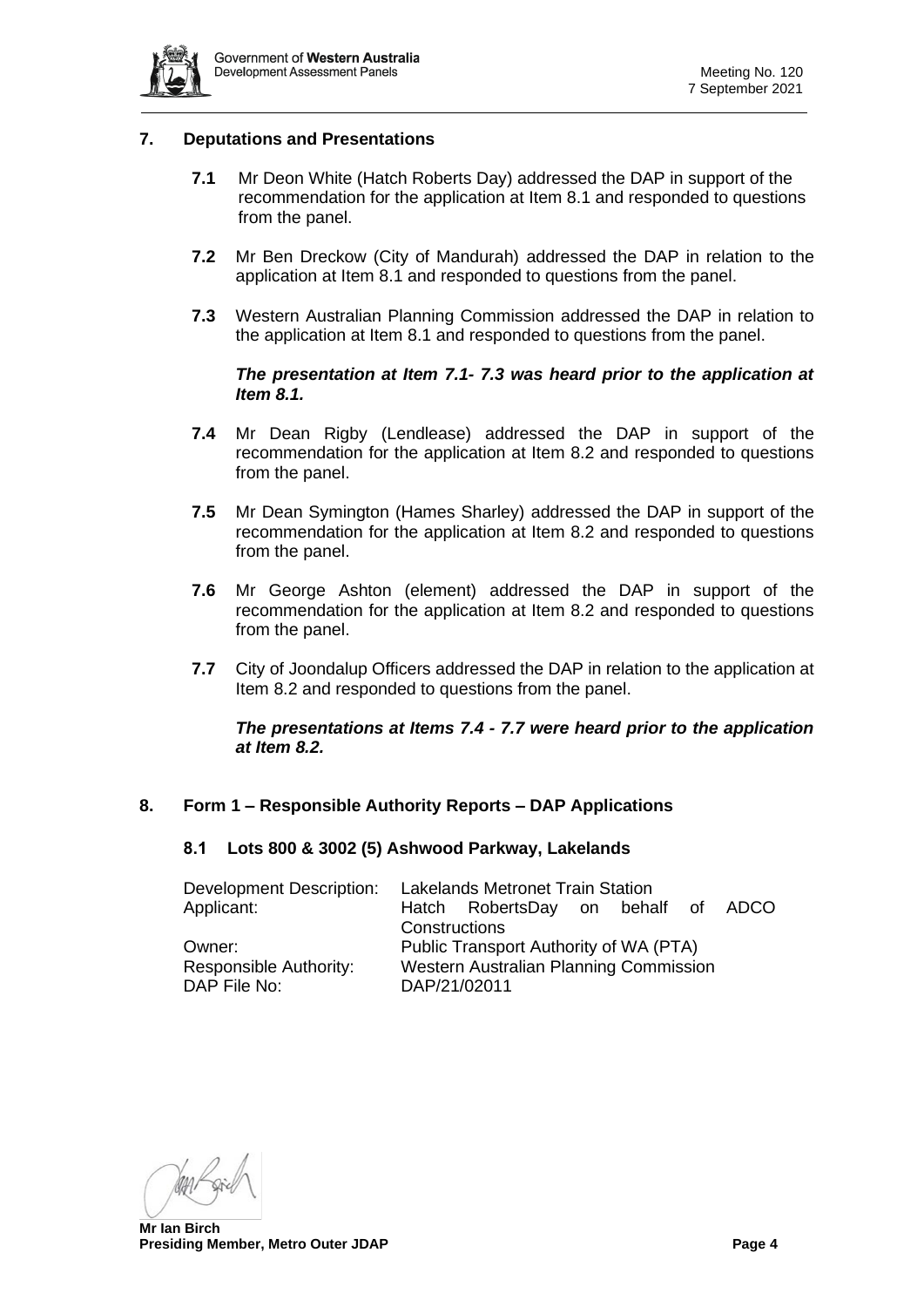

# **REPORT RECOMMENDATION**

**Moved by: Mayor Rhys Williams <b>Seconded by:** Mr John Syme

That the Metro Outer Joint Development Assessment Panel resolves to **Approve** DAP Application reference DAP/21/02011 and accompanying plans:

- PTA Drawing No: 08-A-93-AR0003 REV A
- PTA Drawing No: 08-A-93-AR0005 REV A
- PTA Drawing No: 08-A-93-AR0007-8
- PTA Drawing No: 08-A-93-AR0010-13 REV A
- PTA Drawing No: 08-A-93-AR0015-19 REV A
- PTA Drawing No: 08-A-93-AR0021-24 REV A
- PTA Drawing No: 08-A-93-AR0052 REV A
- PTA Drawing No: 08-A-93-AR0056 REV A
- PTA Drawing No: 08-A-93-AR0059-61 REV A
- LAKD-ADCO-AR-SCH-00006 Part 1, Pages 1-15
- LAKD-ADCO-AR-SCH-00006 Part 2, Pages 1-11

pursuant to Clause 32 of the Peel Region Scheme, subject to the following conditions:

### **Conditions**

1. This decision constitutes planning approval only and is valid for a period of four (4) years from the date of approval. If the subject development is not substantially commenced within the specified period, the approval shall lapse and be of no further effect.

### Prior to the commencement of site works

- 2. A Construction Management Plan shall be submitted to and approved by the Western Australian Planning Commission, on the advice of the City of Mandurah, prior to the commencement of site works. Once approved, the Construction Management Plan is to be implemented in its entirety.
- 3. A Construction Traffic Management Plan shall be submitted to and approved by the Western Australian Planning Commission, on the advice of the City of Mandurah, prior to the commencement of site works. Once approved, the Traffic Management Plan is to be implemented in its entirety.
- 4. An Earthworks Plan (including engineering drawings and specifications) showing existing ground levels, extent of fill, drainage, finished ground levels and any other relevant information shall be submitted to and approved by the Western Australian Planning Commission, on the advice of the City of Mandurah. Once approved, the plan is to be implemented in its entirety.

**Mr Ian Birch Presiding Member, Metro Outer JDAP Page 5**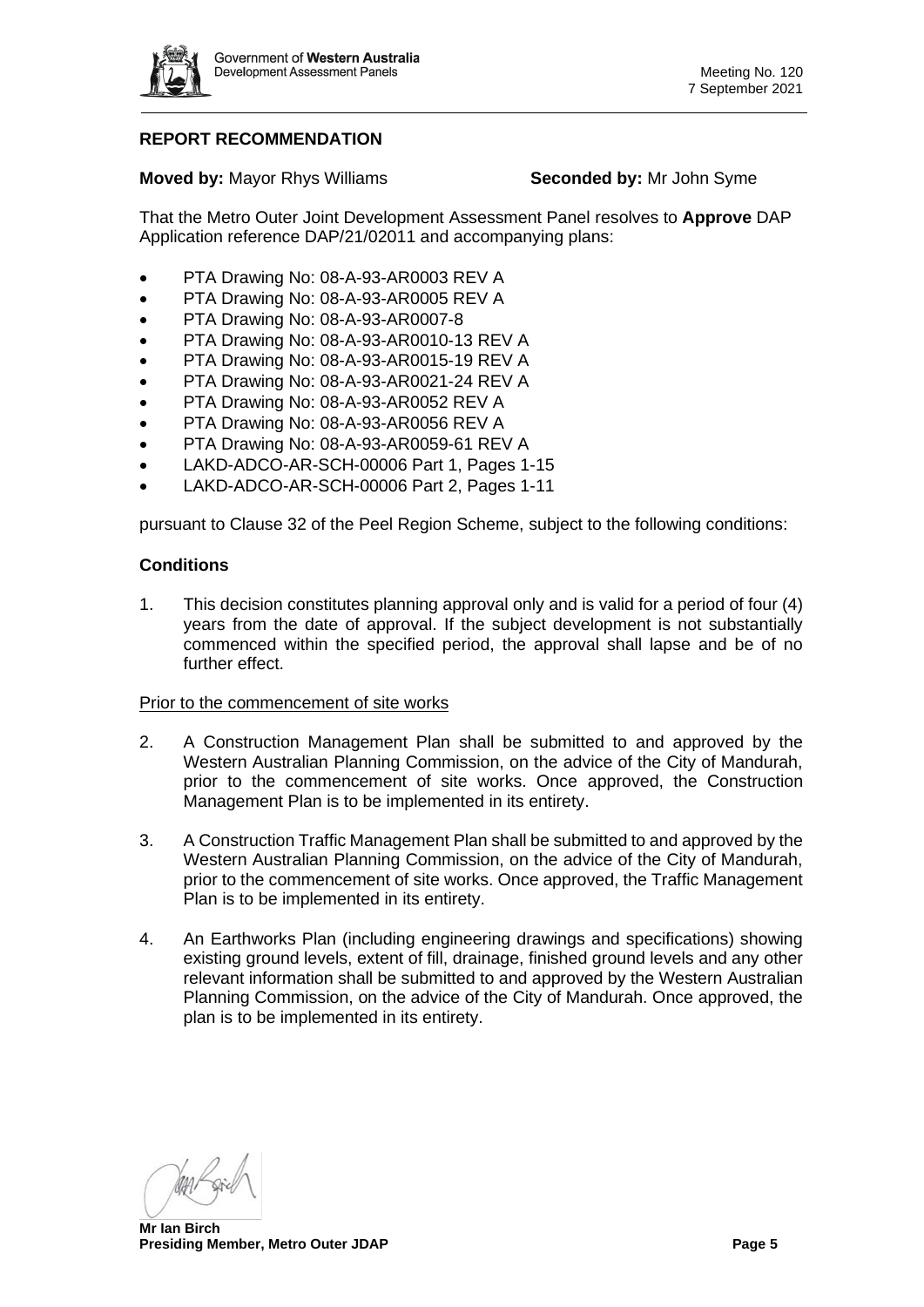

### Prior to the commencement of relevant works

- 5. Architectural design plans and a schedule of materials and finishes showing the architectural features and design treatments being applied to the station shall be submitted to and approved by the Western Australian Planning Commission, on the advice of the City of Mandurah and the Office of the Government Architect, prior to the commencement of relevant building works. Once approved, the plans and schedule are to be implemented in their entirety.
- 6. A Landscape Plan shall be submitted to and approved by the Western Australian Planning Commission, on the advice of the City of Mandurah and the Office of the Government Architect, prior to the commencement of relevant building works. Once approved, the Landscape Plan is to be implemented in its entirety.
- 7. A Drainage Management Plan is to be prepared to the satisfaction of the Western Australian Planning Commission, on advice of the Department of Water and Environmental Regulation and the City of Mandurah, prior to the commencement of relevant building works. Once approved, the plan is to be implemented in its entirety.
- 8. A Public Art Plan shall be submitted and approved to the satisfaction of the Western Australian Planning Commission, on the advice of the METRONET office and the Office of the Government Architect, prior to the installation of the relevant works. Once approved, the plan shall be implemented in its entirety.

### Prior to the commencement of station operations

- 9. A Signage and Wayfinding Plan shall be submitted to and approved by the Western Australian Planning Commission, on the advice of the City of Mandurah, prior to the commencement of station operations. Once approved, the plan is to be implemented in its entirety, and maintained thereafter by the site owners.
- 10. An External Pedestrian & Cyclist Access Plan, specifying improvements to the local road network, shall be submitted and approved by the Western Australian Planning Commission, on the advice of the City of Mandurah and the Department of Transport, prior to the commencement of station operations. Once approved, the plan is to be implemented in its entirety.
- 11. A Traffic and Parking Management Plan for the ongoing management of traffic and parking shall be submitted and approved by the Western Australian Planning Commission, on the advice of the City of Mandurah and the Department of Transport, prior to the commencement of station operations. Once approved, the Traffic and Parking Management Plan is to be implemented in its entirety.

### **General**

12. The development plans shall be amended to include a pedestrian path from Arramall Trail to the station building, on the eastern side of the bus interchange, to the satisfaction of the Western Australian Planning Commission.

**Mr Ian Birch Presiding Member, Metro Outer JDAP Page 6 Page 6 Page 6 Page 6**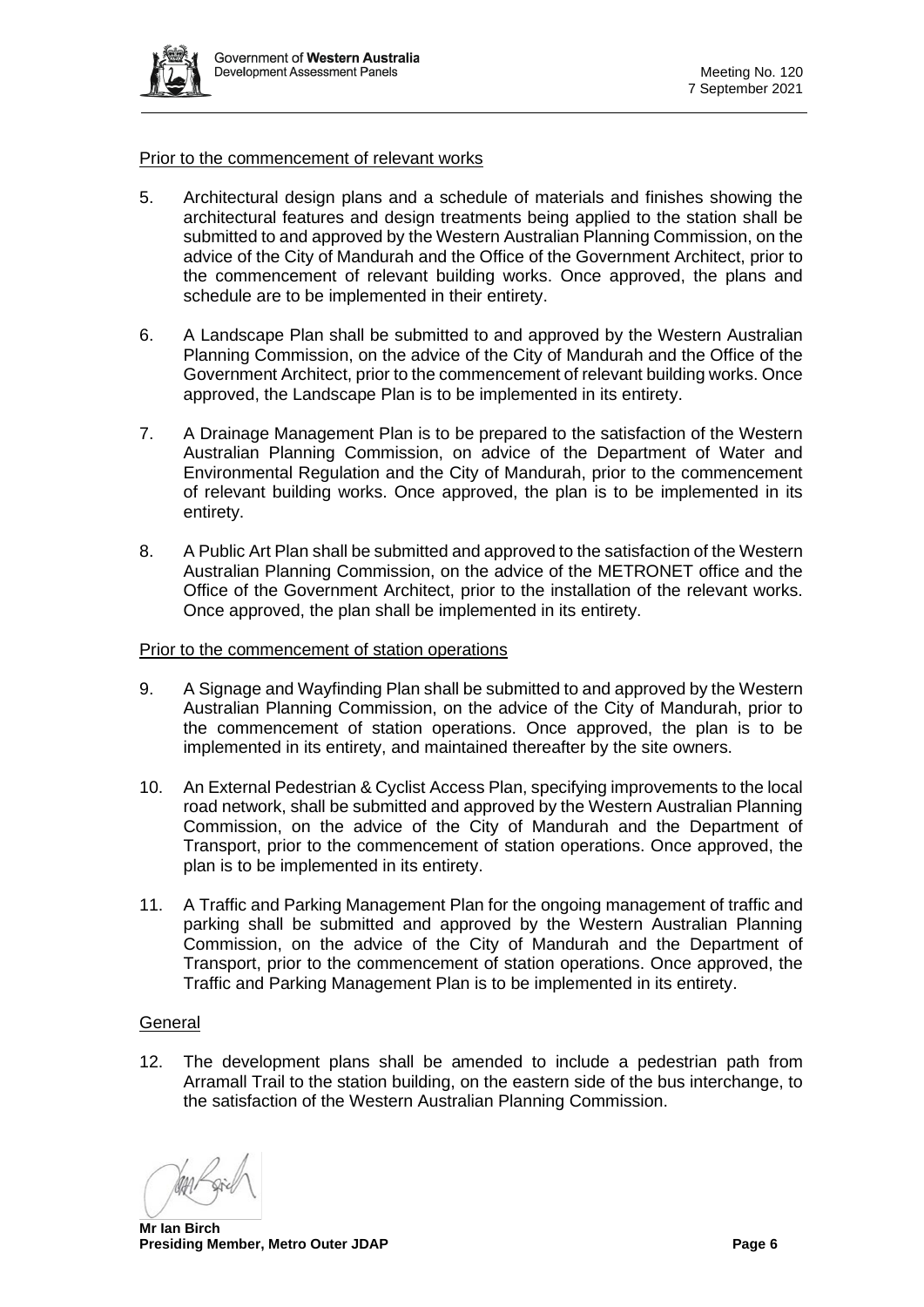

- 13. The development plans shall to be amended to relocate the northern bike shelter to the south adjacent to the station building, to the satisfaction of the Western Australian Planning Commission.
- 14. The *Lakelands Station Bushfire Management Plan* (Emerge Associates, Version B, May 2021, EP21-005(14)—25 DAE) shall be implemented in its entirety to the satisfaction of the Western Australian Planning Commission, on the advice of the City of Mandurah.
- 15. The *Lakelands Station Operational Noise & Vibration Design Report* (Marshall Day Acoustics, 5 May 2021, Rp 002 20200542) shall be implemented in its entirety to the satisfaction of the Western Australian Planning Commission, on the advice of the Department of Water and Environmental Regulation and the City of Mandurah.
- 16. All new or modified road connections, access points and car parking areas shall be designed, constructed, drained and marked in accordance with relevant Australian Standards, Main Roads Western Australia standards and to the satisfaction of the Western Australian Planning Commission, on the advice of the City of Mandurah.
- 17. Road Safety Audits shall be submitted to and approved by the Western Australian Planning Commission, on the advice of the Department of Transport and the City of Mandurah, for all permanent road connections (including all new or modified road connections and intersections) at the detailed design stage and at the pre-opening stage.
- 18. All structures which are the subject of this application are to be applied with an antigraffiti coating immediately upon completion to the satisfaction of the Western Australian Planning Commission, on the advice of and to the specifications of the City of Mandurah.

# **Advice Notes**

- 1. This approval constitutes agreement to the design configuration and access arrangements as documented on the development plans. Modifications stemming from the fulfillment of the requirements of the conditions of the approval are generally to be limited to matters of detailed design, unless otherwise agreed to by the Western Australian Planning Commission where it considers such changes to be necessary and reasonable.
- 2. All development should comply with the provisions of the Building Code of Australia, Health Regulations, Public Building Regulations and all other relevant Acts, Regulations and Local Laws, including obtaining any relevant permits and licences. Additional approvals/licences may be required to ensure compliance with State and/or Commonwealth Government environmental legislation.

**Mr Ian Birch Presiding Member, Metro Outer JDAP Page 7 Page 7 Page 7**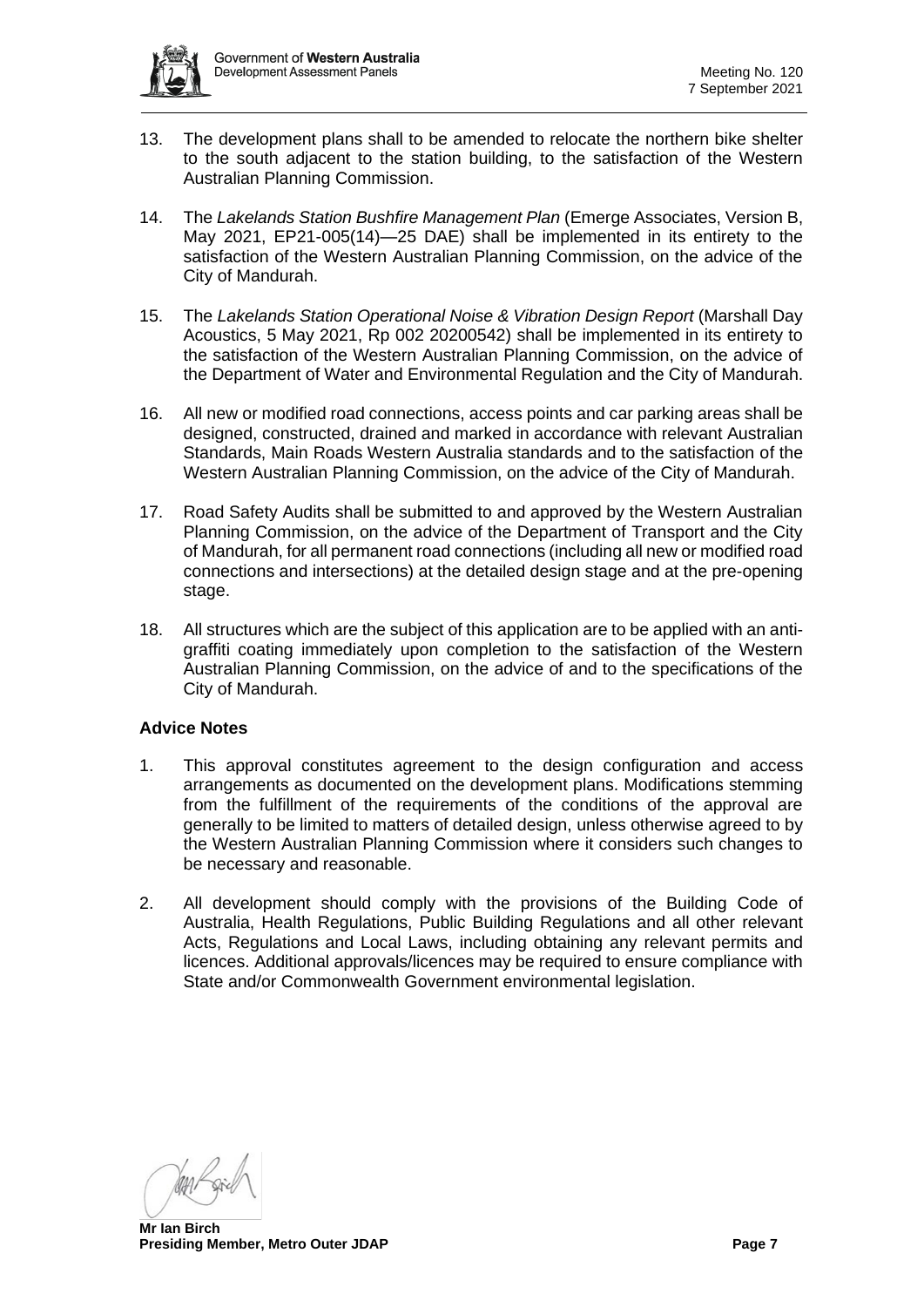

- 3. ATCO Gas advises that:
	- High pressure gas mains and gas infrastructure are situated within Ashwood Parkway and Arramall Trail near the proposed development;
	- ATCO Gas must be notified of any works within 15m of high pressure gas infrastructure in the preliminary design phase before those works begin;
	- Construction, excavation and other activities may be restricted in this zone;
	- No pavements (including crossovers) are to be constructed over the pipeline without consent from ATCO Gas Australia;
	- Various pipeline safety tests may apply; and
	- Anyone proposing to carry out construction or excavation works must contact 'Dial Before You Dig' (Ph 1100) to determine the location of buried gas infrastructure.
- 4. Regarding Condition 2, the Construction Management Plan (CMP) is to include the site-specific management, mitigation and monitoring measures to manage the issues of surface water, groundwater, wetlands, vegetation and flora, geotechnical conditions, acid sulfate soils, aboriginal heritage, noise, vibration, dust and lighting or varied as agreed by the environmental authorities and/or in consultation with the City of Mandurah and the Western Australian Planning Commission.

In addition, the CMP is to address, but not be limited to, the following site-specific matters:

- a. A staging plan;
- b. Storage of materials and equipment;
- c. Delivery of materials or equipment to the site;
- d. Parking arrangements for contractors and subcontractors;
- e. Waste management;
- f. Hours of operation, time*f*rames and responsibility for tasks identified;
- g. Consultation and communication strategy; and
- h. Any other matters likely to impact on surrounding properties and public areas

CMPs may be provided for separate works packages (i.e. forward works) prior to their commencement, provided each management plan contains an overview of staging and the relationship between works packages.

- 5. Regarding Condition 3, the Construction Traffic Management Plan is to address:
	- a. Traffic volumes from proposed work/activities;
	- b. Construction activities;
	- c. Maintenance of access to adjacent private properties;
	- d. Arrangements for general traffic detours;
	- e. Process for modifying haulage routes or agreed management arrangements, including any departure outside of approved haulage operations timeframes; and
	- f. Communications with landowners and general community.

**Mr Ian Birch Presiding Member, Metro Outer JDAP Page 8**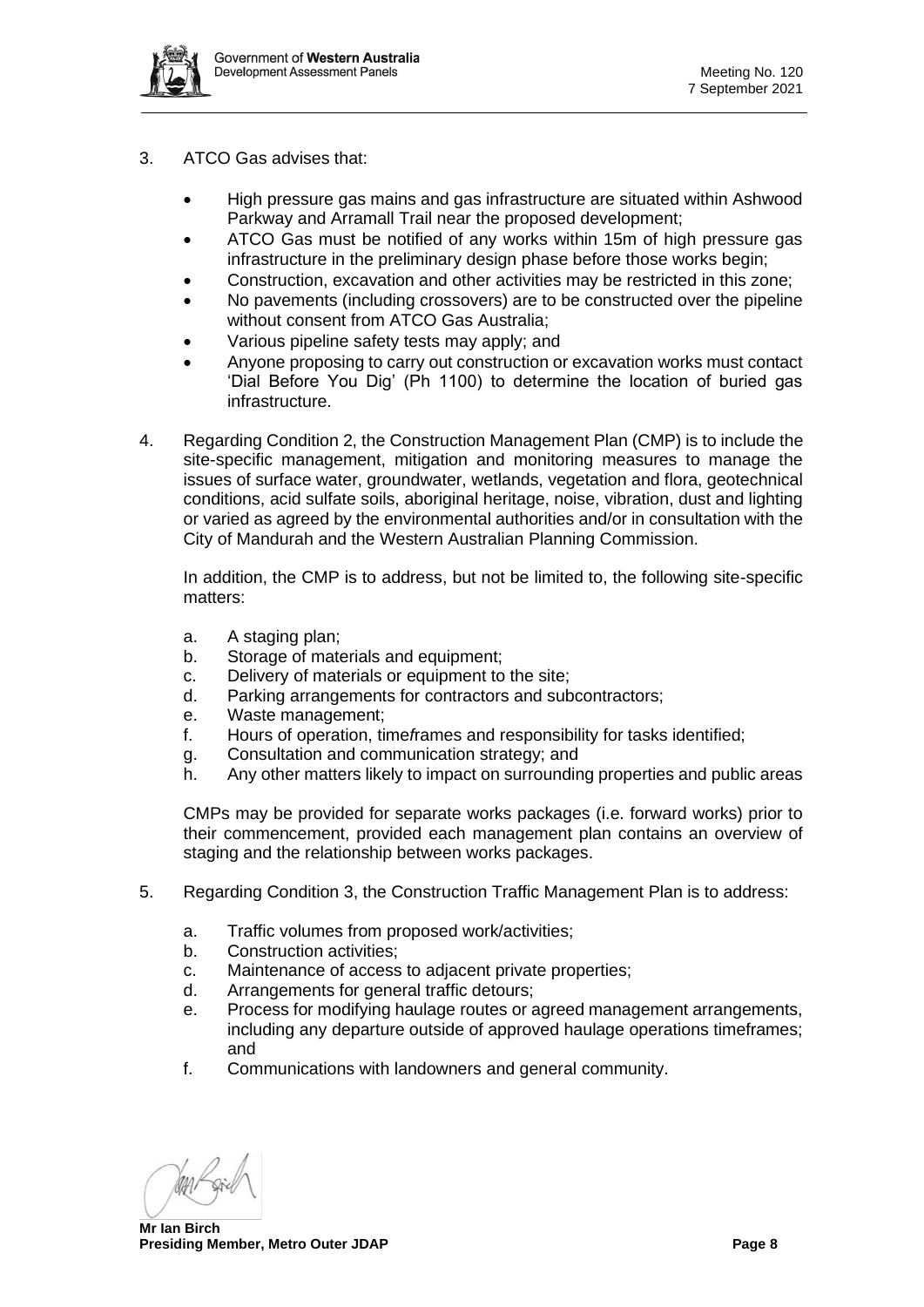- 6. Regarding Condition 4, the Earthworks Plan showing existing and proposed ground levels is to include:
	- a. Detailed cross sections of the entire Lakelands Station precinct;
	- b. Details of retaining walls, steps and ramps; and
	- c. Existing and proposed ground levels.

The Earthworks Plan may be provided for separate works packages (i.e. forward works) prior to their commencement, provided each Earthworks Plan contains an overview of staging and the relationship between works packages.

- 7. Regarding Conditions 5, 6 and 7, it is the expectation of the Western Australian Planning Commission that the relevant content of the required plans will align and be agreed upon by the relevant parties prior to the commencement of the relevant works.
- 8. Regarding Condition 5, the detailed plan showing the architectural features and design treatments is to address:
	- a. Station buildings and façade (including glazing);
	- b. Station entrances;
	- c. All service areas, which are to be designed as an integral component of the development or screened from public view to minimise impacts on the architectural quality of the station buildings and public realm;
	- d. Materials and finishes used, with clear annotation, to allow cross reference with the schedule of material and finishes; and
	- e. Sustainability initiatives and design features included in the station design.
- 9. Regarding Condition 6, the Landscape Plan is to include detailed information regarding the station plaza, bus interchange, station entrances and curtilage and any other areas the subject of the application requiring landscaping treatment. Specifically, information is to be provided regarding the following matters:
	- a. Responses to grade differences and transitions;
	- b. Extent of landscaping works and impact on existing public realm and/or vegetation:
	- c. Tree retention and protection;
	- d. Planting specifications for trees and all other vegetation;
	- e. Shading and pedestrian amenity;
	- f. Lighting specification and locations;
	- g. Furniture specification and locations;
	- h. Fencing specification and location;
	- i. Maintenance of landscape areas; and
	- j. Reticulation systems.

**Mr Ian Birch Presiding Member, Metro Outer JDAP Page 9 Page 9**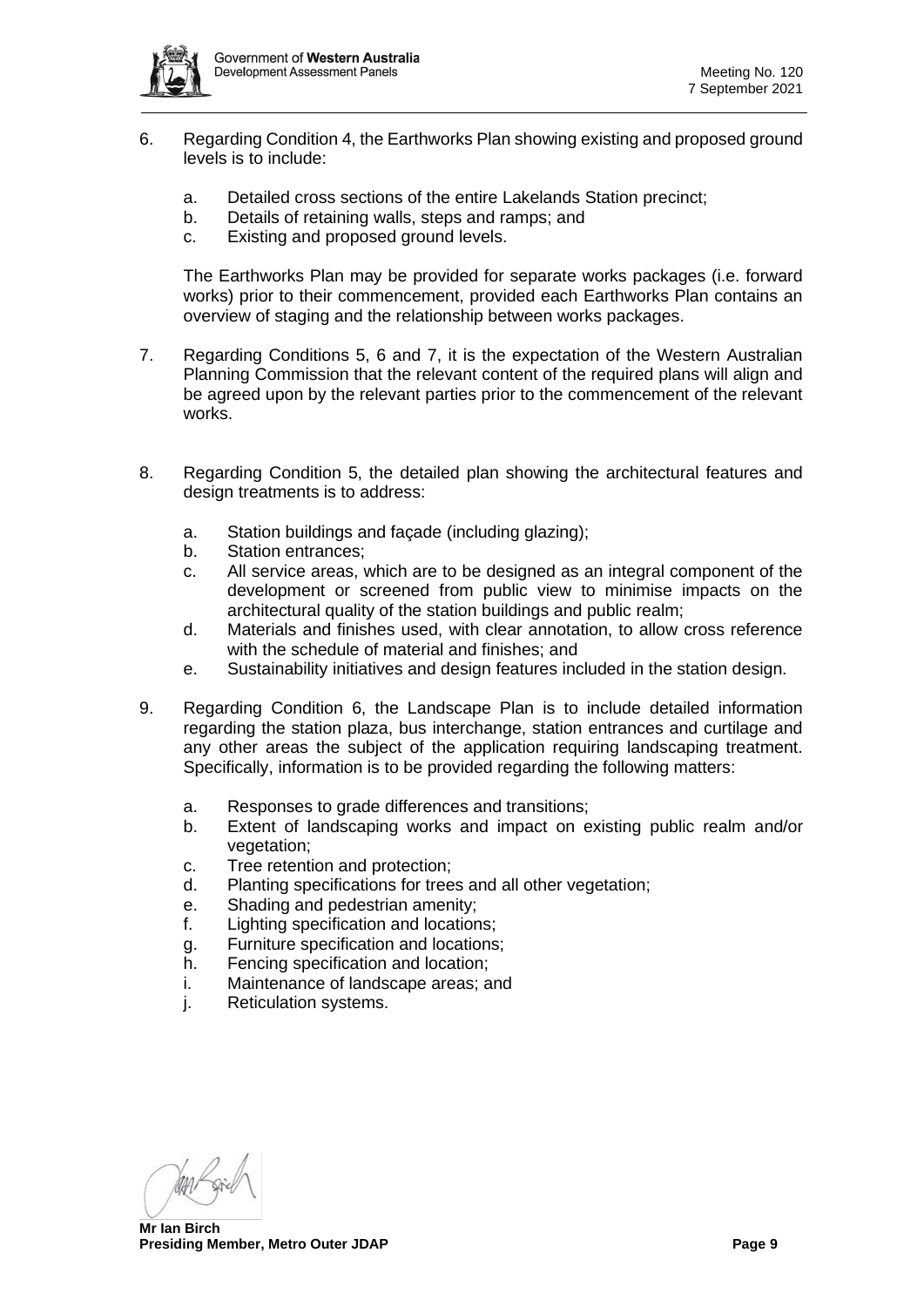

It is also the expectation of the Western Australian Planning Commission that the Landscape Plan will:

- Make allowance for the possible future expansion northwards of the kiss-andride area;
- Provide for the planting of trees on the western side of the proposed kissand-ride area; and
- Provide for the planting of trees in close proximity to the primary and secondary pedestrian axes through the carpark to provide shade and improve the pedestrian environment, where practical.
- 10. Regarding Condition 7, the Drainage Management Plan is to address:
	- a. Water Sensitive urban design initiatives;
	- b. Management of groundwater levels and any proposed dewatering;
	- c. Final surface and groundwater levels;
	- d. Detailed stormwater management design including modifications to existing infrastructure and construction of new drainage systems to deal with 1 in 1; 1 in 5 and 1 in 100 year ARI events;
	- e. Stormwater being contained on-site (to the maximum extent possible) or appropriately treated and connected to the local drainage system;
	- f. Water quality management approaches;
	- g. Detailed engineering drawings and specifications; and
	- h. Management, maintenance and funding arrangements.
- 11. Regarding Condition 9, the Signage and Wayfinding Plan is to encompass:
	- a. Lakelands station and its immediate environs;
	- b. Pedestrian legibility through the car park and to external connections; and
	- c. Signage required for the wider precinct to inform route choice in accessing the station and associated infrastructure.
- 12. Regarding Condition 10, it is the expectation of the Western Australian Planning Commission that due regard will be given to the *Lakelands Station Access Strategy* (Flyt, 81113-545-FLYT-REP-0008 Rev1, 5/08/2020) in the preparation of the External Pedestrian & Cyclist Access Plan and that the Plan will outline, at a minimum, the following improvements:
	- a. Provision of a north-south crossing on the eastern side of the Lake Valley Drive and Warburton Trail of intersection;
	- b. Provision of a north-south crossing across Lake Valley Drive, between Warburton Trail and Yindana Boulevard;
	- c. Provision of an east-west footpath on Lake Valley Drive, between Judd Way and McKail Lane;
	- d. Provision of an east-west crossing across Ashwood Parkway, at the intersection of Payanna Grange and the station carpark entry/exit;
	- e. Provision of two east-west crossings across Ashwood Parkway, south of Payanna Grange:
	- f. Provision of an east-west footpath on Payanna Grange, between Yindana Boulevard and Ashwood Parkway;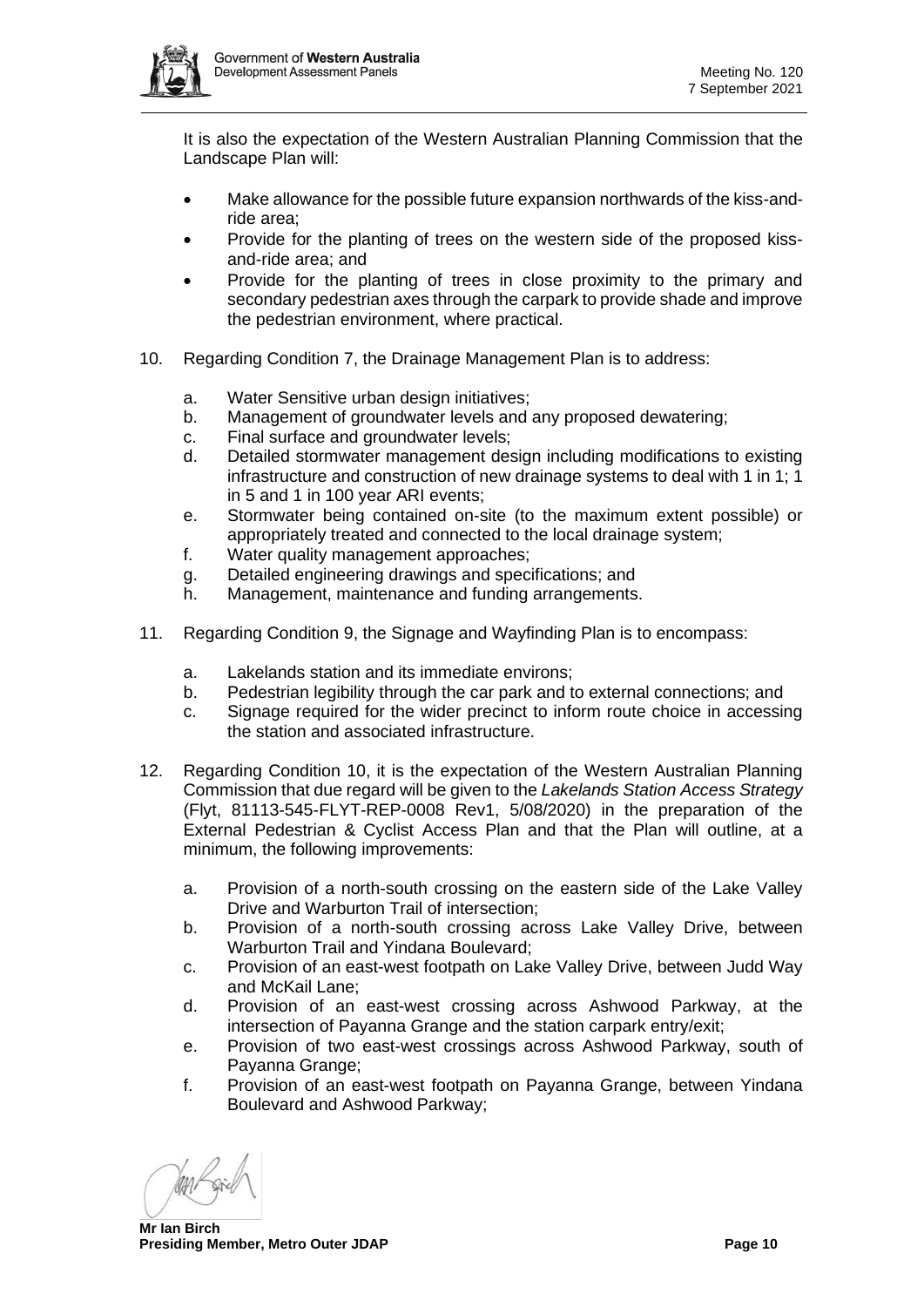

- g. Provision of a north-south footpath, from Winslow Crescent to Lake Valley Drive, on a minimum of one of Kerkeri Heights, Chalice Rise and/or Myalla Pass; and
- h. Provision of a footpath providing a north-south connection generally from the vicinity of the intersection of Yindana Boulevard and Nullewa Parkway (south) to the station, via Nullewa Parkway, Brazier Way and/or Campion Way.

It is also the expectation of the Western Australian Planning Commission that the External Pedestrian & Cyclist Access Plan will outline implementation requirements, responsibilities and timeframes.

- 13. Regarding Condition 11, the Traffic and Parking Management Plan is to address:
	- a. Traffic volumes and modes to and from the Lakelands station;
	- b. Maintenance of access to adjacent private properties;
	- c. Ongoing traffic and parking measures in the Lakelands station precinct; and
	- d. Communications with landowners and the general community.
- 14. Regarding Condition 14, it is the expectation of the Western Australian Planning Commission that the Bushfire Management Plan is updated to:
	- a. Reclassify Vegetation Plot 3 as Class A Forest; and
	- b. Specify that vegetation within the railway corridor will be managed to low threat in perpetuity in accordance with AS 3959.
- 15. Regarding Condition 15, it is the expectation of the Western Australian Planning Commission, at a minimum, that:
	- a. a solid masonry wall will be constructed along the boundaries of No.144 (Lot 1698) Lake Valley Drive where it abuts the proposed development; and
	- b. gaps in existing fences abutting the proposed development will be sealed by the applicant/proponent.

### **The Report Recommendation was put and CARRIED UNANIMOUSLY.**

**REASON:** The proposed development of the train station on the existing Perth – Mandurah line is included within the established MRS Railway Reserve and is part of the state government's Metronet plan. As outlined in the Responsible Authority Report, while consistent with general planning policy, there remain certain matters to be resolved concerning access and general operations. To maintain the programme for the delivery of the overall Metronet project, however, as recommended in the RAR, it is considered that the application can be approved and that these outstanding matters can be addressed through imposition of suitable conditions.

*Mayor Rhys Williams (Local Government Member, City of Mandurah) left the panel at 11:27am.*

*Cr Suzanne Thompson and Cr Philippa Taylor (Local Government Member, City of Joondalup) joined the panel at 11:27am.*

**Mr Ian Birch Presiding Member, Metro Outer JDAP Page 11**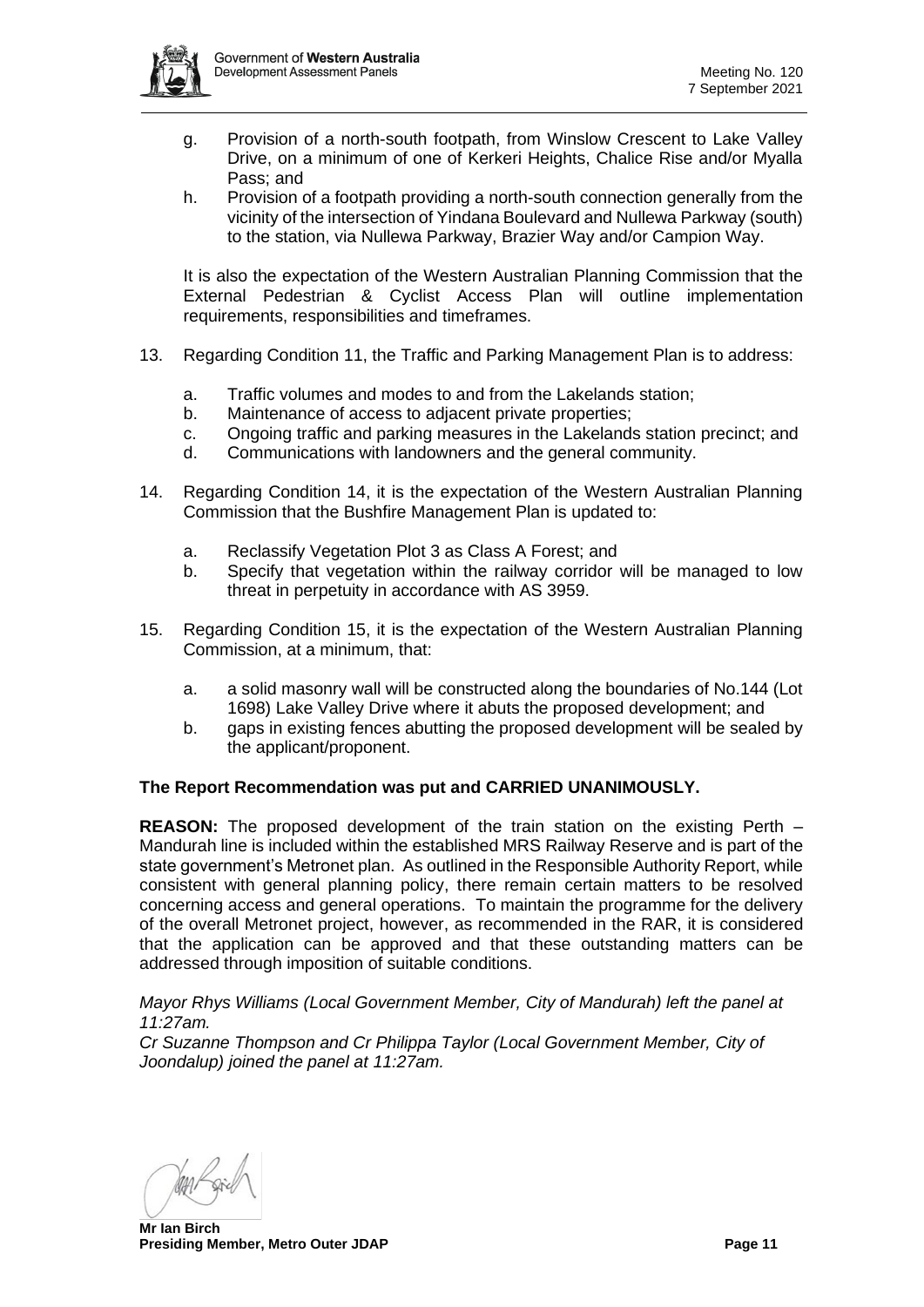

# <span id="page-11-0"></span>**8.2 Lot 708 (420) Joondalup Drive, Joondalup**

| Development Description: |                                               |  | Commercial Office Development, Café and |  |  |
|--------------------------|-----------------------------------------------|--|-----------------------------------------|--|--|
|                          | <b>Childcare Facility</b>                     |  |                                         |  |  |
| Applicant:               | <b>Element Advisory Pty Ltd</b>               |  |                                         |  |  |
| Owner:                   | Lendlease Funds Management Limited as trustee |  |                                         |  |  |
|                          | of the Joondalup Trust                        |  |                                         |  |  |
| Responsible Authority:   | City of Joondalup                             |  |                                         |  |  |
| DAP File No:             | DAP/21/02004                                  |  |                                         |  |  |

### **REPORT RECOMMENDATION**

| <b>Moved by: Cr Suzanne Thompson</b> | <b>Sec</b> |
|--------------------------------------|------------|
|                                      |            |

**Monded by: Cr Philippa Taylor** 

That the Metro Outer JDAP resolves to:

1. **Approve** DAP Application reference DAP/21/02004 and accompanying plans in Attachment 3 in accordance with Clause 68 of Schedule 2 (Deemed Provisions) of the *Planning and Development (Local Planning Schemes) Regulations 2015*, and the provisions of the City of Joondalup *Local Planning Scheme No. 3*:

### **Conditions**

- 1. Pursuant to clause 26 of the Metropolitan Region Scheme, this approval is deemed to be an approval under clause 24(1) of the Metropolitan Region Scheme.
- 2. This decision constitutes planning approval only and is valid for a period of four (4) years from the date of approval. If the subject development is not substantially commenced within the specified period, the approval shall lapse and be of no further effect.
- 3. This approval relates to the commercial office, childcare premises and restaurant/café building and associated works only and development shall be in accordance with the approved plan(s), any other supporting information and conditions of approval. It does not relate to any other development on the lot.
- 4. The three ACROD bays located adjacent the stairs and lift on the ground floor shall be relocated and the pedestrian path widened. Details shall be submitted to the City for approval prior to commencement of development, and works shall be completed prior to occupation of the development, to the satisfaction of the City.
- 5. The existing pedestrian path on the western side of the development, adjacent the existing accessway shall be maintained to the satisfaction of the City.
- 6. The colours and materials for the roof plant screening shall be further refined to minimise the visual impact, to the satisfaction of the City. Final details relating to the screening are to be submitted to, and approved by the City, prior to the commencement of development.
- 7. A full schedule of colours and materials for all exterior parts to the building is to be submitted to and approved by the City prior to the commencement of development.

**Mr Ian Birch Presiding Member, Metro Outer JDAP Page 12 Page 12**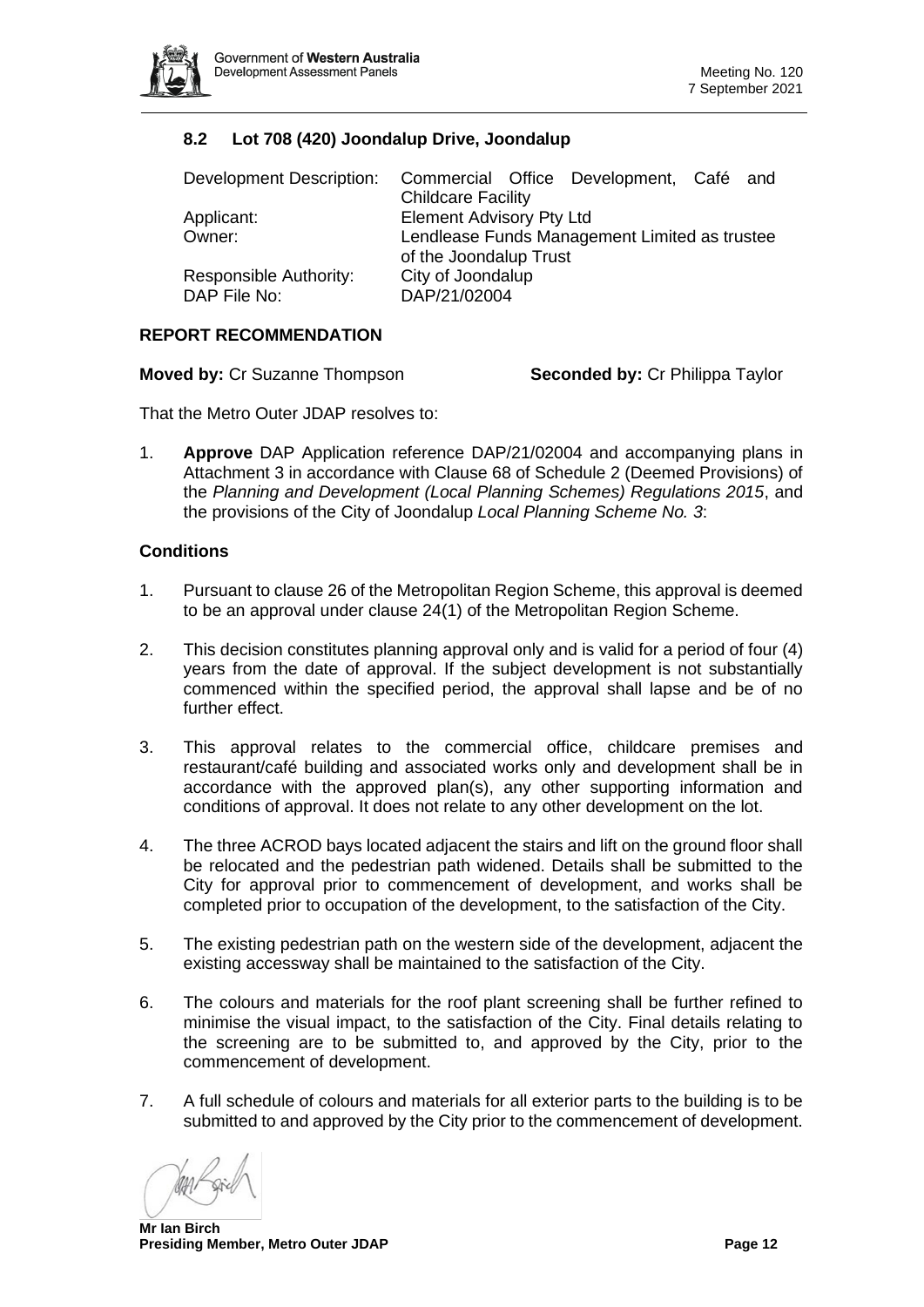

Development shall be in accordance with the approved schedule to the satisfaction of the City.

- 8. A Construction Management Plan shall be submitted to and approved by the City prior to the commencement of development. The management plan shall include details regarding mitigation measures to address impacts associated with construction works and shall be prepared to the specification and satisfaction of the City. The construction works shall be undertaken in accordance with the approved Construction Management Plan.
- 9. Details of all changes to road carriageways and associated kerbing, pavements, on-street parking shall be submitted to and approved by the City prior to commencement of development and shall be constructed to the satisfaction of the City prior to occupation of the development.
- 10. The car parking bays, driveways and/or access points/crossovers shown on the approved plans are to be designed, constructed, drained and marked in accordance with the Australian Standards (AS2890), prior to the occupation of the development and thereafter maintained to the satisfaction of the City.
- 11. Bicycle parking spaces shall be designed and installed in accordance with the Australian Standard for Off-street Car parking – Bicycles (AS2890.3-1993). Detail is to be provided and approved by the City prior to occupation of the development and thereafter maintained to the satisfaction of the City.
- 12. A parking management plan shall be submitted to and approved by the City prior to commencement of development. Parking management shall be undertaken in accordance with the approved parking management plan, to the satisfaction of the City.
- 13. A waste management plan indicating the method of rubbish collection is to be submitted prior to the commencement of development, and approved by the City prior to the development first being occupied and thereafter implemented to the satisfaction of the City.
- 14. A delivery management plan shall be submitted prior to the commencement of development, and approved by the City prior to the development first being occupied. Delivery management shall then be undertaken in accordance with the approved plan.
- 15. A wayfinding strategy detailing the pedestrian connections, signage and other measures to enhance navigation to the train and bus station shall be submitted to the City for approval prior to commencement of development. The recommendations of the strategy shall be implemented to the satisfaction of the City prior to occupation of the development.

**Mr Ian Birch Presiding Member, Metro Outer JDAP Page 13**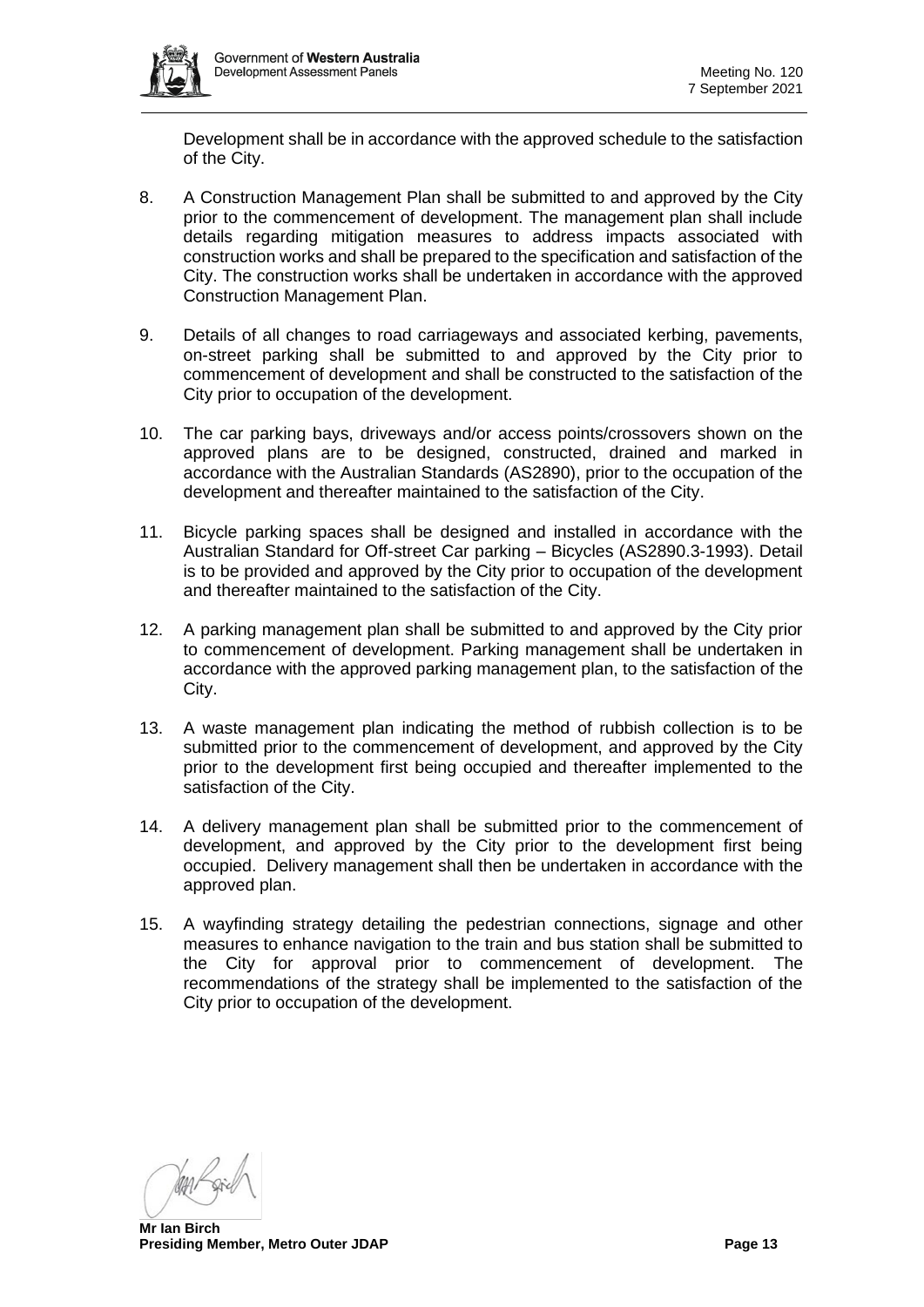

- 16. A safety and security plan detailing safety and security measures related to the pedestrian plaza and connection to the train and bus station shall be submitted to the City for approval prior to commencement of development. The plan shall be implemented to the satisfaction of the City prior to occupation of the development.
- 17. A detailed landscaping plan shall be submitted to, and approved by, the City prior to the commencement of development. The plan is to indicate the proposed landscaping treatment(s) in the subject site and the adjoining road verge(s), and shall:
	- Be drawn at an appropriate scale of either 1:100, 1:200 or 1:500;
	- Provide all details relating to paving, treatment of verges and tree planting in the car park;
	- Show spot levels and/or contours of the site;
	- Indicate any natural vegetation to be retained and the proposed manner in which this will be managed:
	- Be based on water sensitive urban design principles to the satisfaction of the City;
	- Be based on Designing out Crime principles to the satisfaction of the City; and
	- Show all irrigation design details.

Landscaping and reticulation shall be established in accordance with the approved landscaping plan and relevant Australian Standards prior to the development first being occupied and thereafter maintained to the satisfaction of the City.

- 18. All stormwater shall be collected on-site and disposed of in a manner acceptable to the City.
- 19. A notification, pursuant to section 70A of the *Transfer of Land Act 1893*, shall be placed on the certificate of title for the subject lot. The notification shall be at the owner/applicants' expense and lodged with the City of Joondalup for execution prior to commencement of development, and placed on the certificate of title prior to occupation of the development. The notification is to state as follows:

'A portion of this land is within a bushfire prone area as designated by an Order made by the Fire and Emergency Services Commissioner'.

- 20. The development shall at all times comply with the requirements and recommendations of the Bushfire Management Plan (Version 1) prepared by Emerge Associates dated April 2021.
- 21. The development shall at all times comply with the detail set out in the Bushfire Emergency Evacuation Plan (Version 1) prepared by Emerge Associates dated April 2021.
- 22. The recommendations listed in the Noise Assessment (dated 16 April 2021) prepared by Floth that relate to acoustic design for the building and the operation of the childcare premises are to be implemented to the satisfaction of the City.
- 23. The signage shall:

**Mr Ian Birch Presiding Member, Metro Outer JDAP Page 14 Page 14**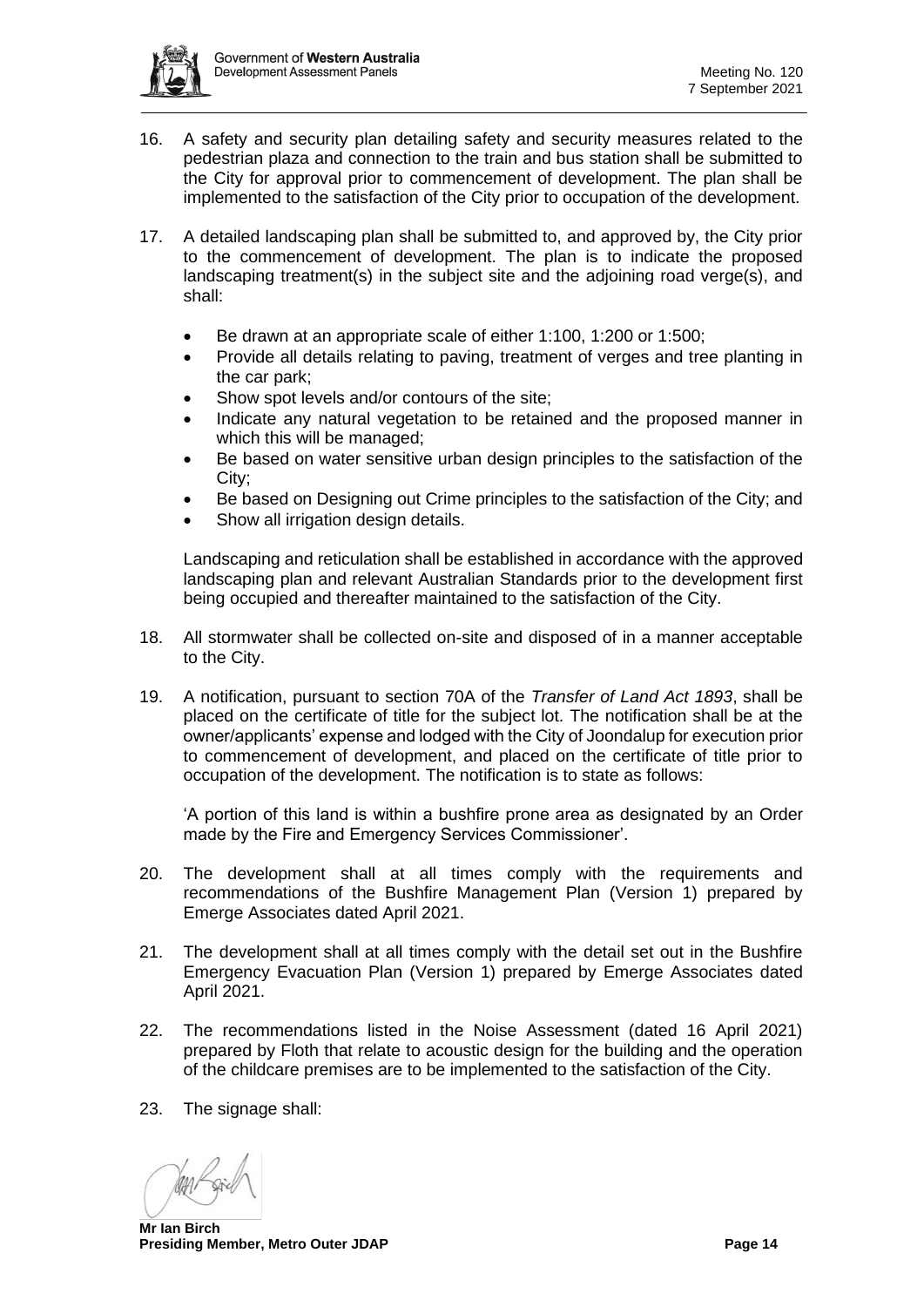

- use low illumination that does not flash, pulsate or chase;
- not include fluorescent, reflective or retro reflective colours;
- relate to the associated business and not contain any obscene or vulgar material; and
- be established and thereafter maintained to a high standard

to the satisfaction of the City.

### **Advice Notes**

- 1. The City of Joondalup *Local Planning Scheme No. 3* defines:
	- 'Office' as: *"means premises used for administration, clerical, technical, professional or similar business activities."*
	- 'Child care premises' as: *"means premises where:*
		- *a. an education and care service as defined in the Education and Care Services National Law (Western Australia) section 5(1), other than a family day care service as defined in that section, is provided; or*
		- *b. a child care service as defined in the Child Services Act 2007 section 4 is provided."*
	- 'Restaurant/Café' as: *"means premises primarily used for the preparation, sale and serving of food and drinks for consumption on the premises by customers for whom seating is provided, including premises that are licenced under the Liquor Control Act 1988."*
- 2. In regard to condition 8, the construction management plan shall be prepared using the City's Construction Management Plan template which can be provided upon request.
- 3. The applicant is reminded of its obligations under the *Environmental Protection (Noise) Regulations 1997.*
- 4. Except where approved by the City, any existing infrastructure/assets within the road reserve are to be retained and protected during construction of the development and are not to be removed or altered. Should any infrastructure or assets be damaged during the construction of the development, it is required to be reinstated to the satisfaction of the City.

### **The Report Recommendation was put and CARRIED UNANIMOUSLY.**

**REASON:** The proposal continues the fulfilment of the planned development of the Joondalup City Centre. As outlined in the Responsibility Authority Report, the proposal

**Mr Ian Birch Presiding Member, Metro Outer JDAP Page 15**